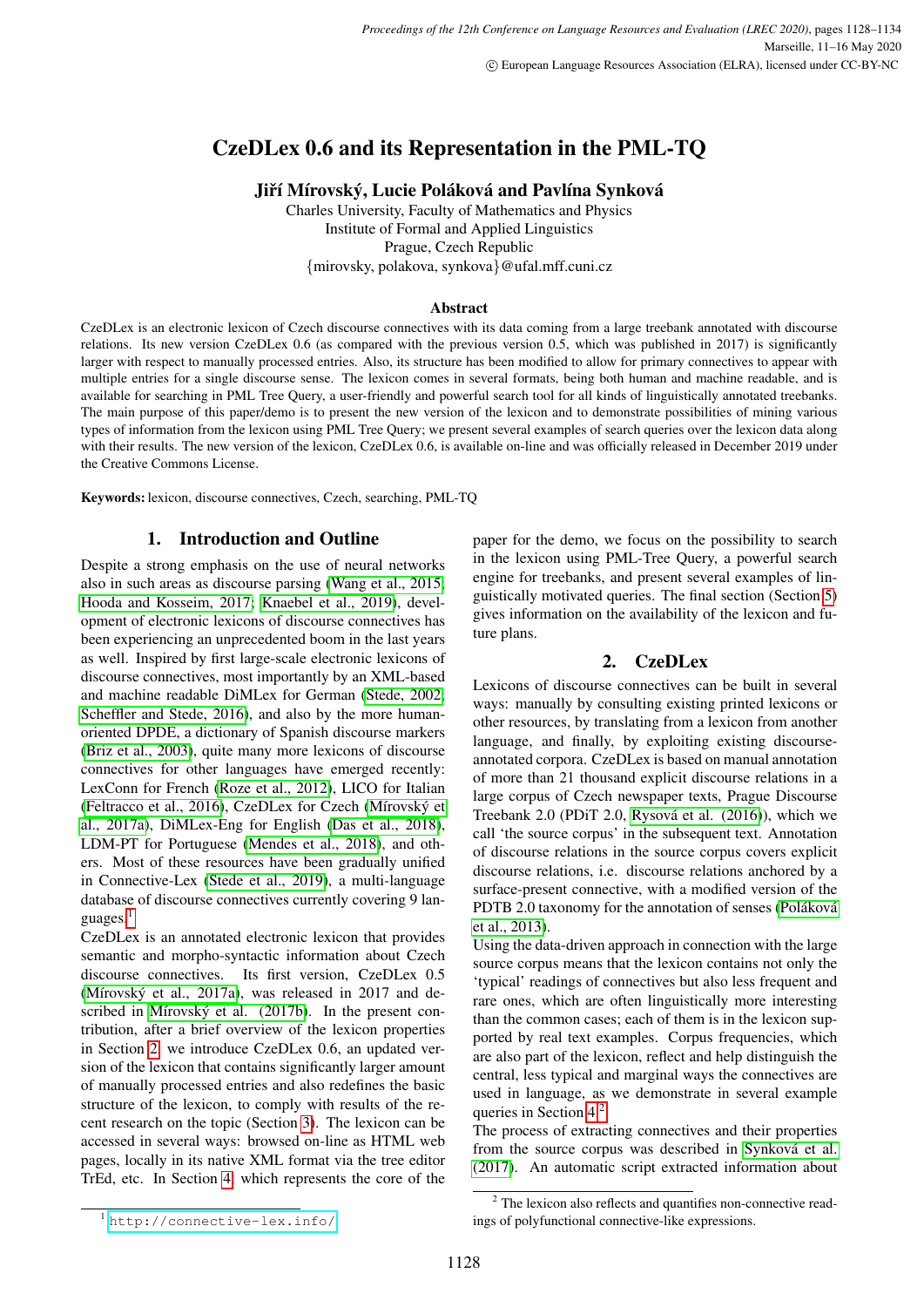the annotated discourse relations and grouped occurrences of connective variants (e.g., *teda* is an informal variant of *tedy* [so]), complex forms of connectives<sup>[3](#page-1-1)</sup> (e.g., *a také* [*and also*]) and modifications<sup>[4](#page-1-2)</sup> (e.g., *právě protože* [*exactly because*]). Subsequently, manual checks and additions were performed on the most frequent entries, resulting into the publication of CzeDLex 0.5, with (only) 18 out of 205 entries fully manually checked and enriched with additional linguistic information; these 18 entries, however, covered more than 2/3 of all occurrences of discourse relations in the source corpus.

The discourse annotation in the source corpus, and subsequently also CzeDLex, contain both primary and secondary connectives. Primary connectives are short and grammaticalized expressions belonging to certain parts of speech (conjunctions, particles and some types of adverbs), such as *a* [and], *zatímco* [while], *protože* [because], *ovšem* [how*ever*], etc. Lexicon entries for primary connectives are represented by lemmas of the connectives (which are in most cases the connectives themselves). Secondary connectives are usually multiword phrases such as *z tohoto důvodu* [*for this reason*], *v prˇ´ıpadeˇ zeˇ* [*in case that*], *vzhledem k tomu* [with respect to that], jak dodává [as he adds], i.e. expressions that are not fully grammaticalized and show a high degree of variability (see Rysová and Rysová (2015)). Lexicon entries for secondary connectives are represented by their core words, i.e., for example,  $d\mathit{u}vod$  [*reason*], *případ* [*case*], *vzhledem k* [*with respect to*], *dodat* [*to add*].

The logical structure of CzeDLex was described and the selected choice discussed in detail in Mírovský et al. (2016b). Most importantly, each first-level entry (representing a connective) is further divided into second-level entries that represent individual usages of the connective, i.e. discourse senses expressible by the connective. These usages are complemented with lists of complex forms and modifications, additional information about argument semantics, ordering of the arguments, morpho-syntactic information about the connective and its position with respect to the arguments, examples, corpus counts, etc.

Structuring the lexicon this way, i.e. putting emphasis on discourse senses, reflects the primary use of connectives in language, i.e. to express semantico-pragmatic relations in discourse. In practice, it allows for linking the lexicon to similar lexicons in other languages on the level of discourse senses, significantly narrowing the set of translation candidates for a connective used in a particular sense. Poláková [et al. \(2020\)](#page-6-15) demonstrate such a procedure for CzeDLex and DiMLex.

### 3. CzeDLex 0.6

<span id="page-1-0"></span>After the automatic extraction of raw lexicon data from the source corpus, manual work was needed to check, add and refine information that (i) the source corpus annotations did not contain,<sup>[5](#page-1-3)</sup> (ii) would be too difficult to obtain au-

tomatically,<sup>[6](#page-1-4)</sup> and (iii) the source corpus was not big enough to cover all possibilities.<sup>[7](#page-1-5)</sup> The steps of manual enhancements of the lexicon entries was described in Mírovský et [al. \(2017b\)](#page-6-9).

Manual work also revealed inconsistencies of the annotation in the source corpus, namely different discourse senses annotated in very similar contexts, contexts with an obvious discourse relation erroneously not annotated (and thus treated as a non-connective usage in the lexicon) or inconsistent treatment of complex forms and modifications in similar contexts. All these phenomena were fixed in the lexicon and listed for correction in a future release of the source corpus.

#### 3.1. Updates in the Structure

During the manual checks, the overall number of lexicon entries changes. The initial automatically extracted lexicon contained connectives in the form of strings, as they were annotated in the PDiT 2.0 data. During the manual checking process, certain strings required to be (i) merged under one lexicon entry, (ii) shifted from one entry to another or (iii) split in order to form individual entries.

(i) Merging lexicon entries included for instance:

- merging two style variants of one connective (with no other difference in their characteristics), e.g. *jenom* as an informal and spoken variant was merged with its canonical form *jen* [*only*];
- merging separately<sup>[8](#page-1-6)</sup> used adverbs (as *poté* [*then*], cf. Example [1\)](#page-1-7) with structures where they, together with specific subordinators, introduce a dependent temporal clause in Czech (as *poté, co* [*after, lit. after that, when*], cf. Example [2\)](#page-1-8).
- <span id="page-1-7"></span>(1) *Jirka dodelal doktor ˇ at. Pot ´ e´ se mu nab´ıdky prace ´ jen hrnuly.* [*George completed his doctoral degree. After that, job offers started pouring in.*]

Example [1](#page-1-7) documents a case where the connective word appears in the argument happening later (succession). Only this type of argument ordering is possible.

Example [2](#page-1-8) documents both ordering settings for the connective phrase *poté, co* introducing a temporal dependent clause. The connective phrase is present in both arguments, the part *poté* is, again, in the argument happening later (succession).

<span id="page-1-8"></span>(2) *Pote, co ´ Jirka dodelal doktor ˇ at, se mu nab ´ ´ıdky prace jen hrnuly. ´* [*After George completed his doctoral degree, job offers started pouring in.*]

<span id="page-1-1"></span> $3 \text{ A complex form consists of two or more connective words.}$ 

<span id="page-1-3"></span><span id="page-1-2"></span><sup>4</sup> modified, e.g. intensified connectives

<sup>&</sup>lt;sup>5</sup> English translations, Czech synonyms, register and basic syntactic characteristics of secondary connectives

<span id="page-1-4"></span><sup>6</sup> argument semantics, ordering of the arguments and dependency schemes representing various syntactic patterns of secondary connectives

<span id="page-1-5"></span> $\frac{7}{7}$  integration (a position of the connective in respect with the arguments)

<span id="page-1-6"></span><sup>8</sup> mostly inter-sententially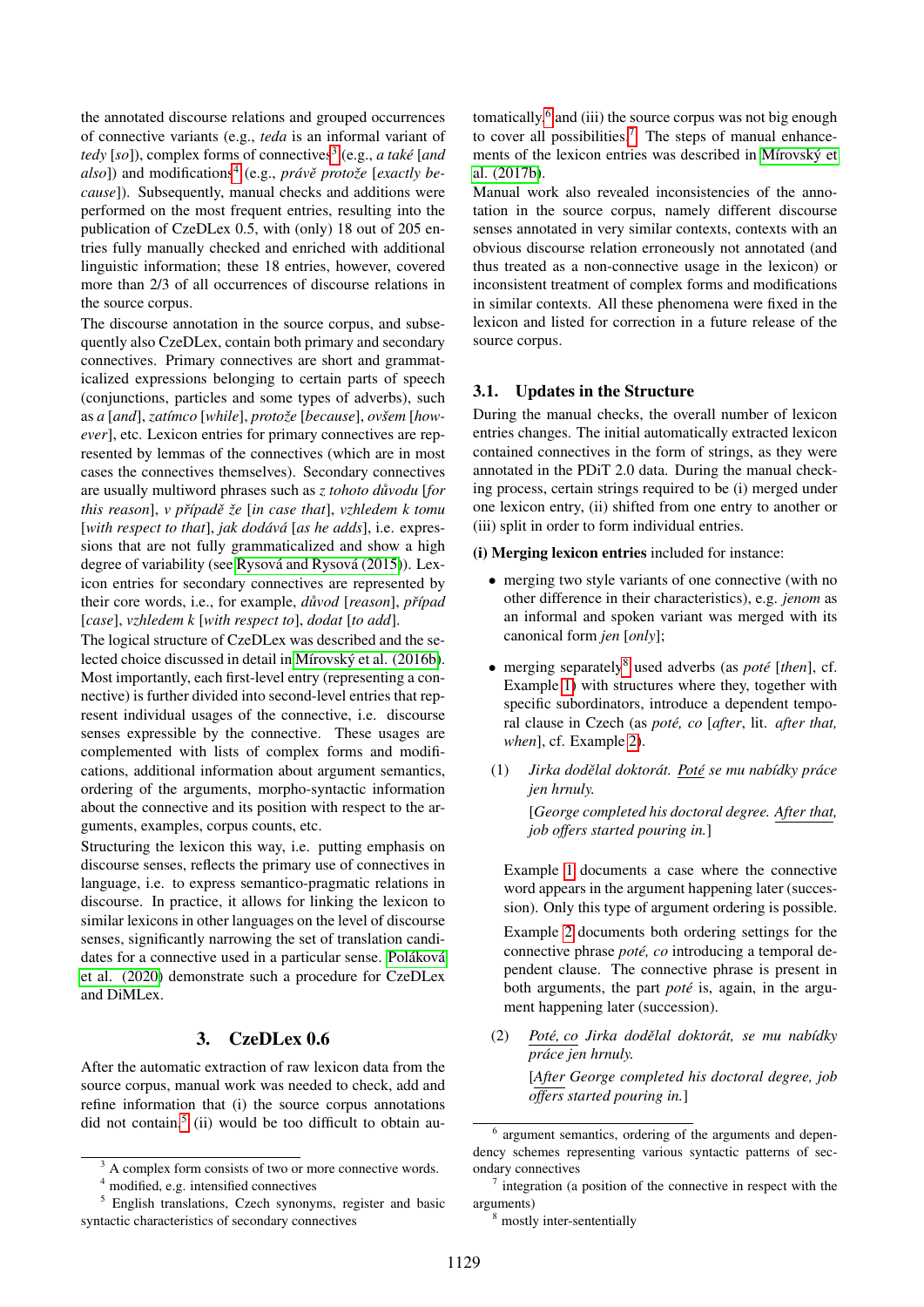*C´ıtila jeho vuni gin & tonik je ˚ stˇ e pot ˇ e, co ´ odesel. ˇ* [*She could smell his gin & tonic scent even after he left.*]

Interestingly, a different placement of comma in Example  $3<sup>9</sup>$  $3<sup>9</sup>$  $3<sup>9</sup>$  puts the typical connective of succession into the argument expressing precedence (the whole *poté co-phrase*). Such cases must be clearly and carefully distinguished in order not to mislead any discourse parsing system – differences in argument ordering possibilities imply differences in where to look for the arguments of the connective, the placement of the same connective word/phrase in one or the other argument of the same relation is a similar case.

<span id="page-2-1"></span>(3) *Prospal cele odpoledne, ´ pote´ co odm´ıtl cokoliv solidn´ıho pozrˇ´ıt.*

> [*He slept all afternoon after he refused to eat anything solid.*]

These patterns motivated an enhancement in the lexicon structure: it newly allows existence of several identical semantic relations in one entry of a primary connective, e.g. 'precedence-succession-1' and 'precedence-succession-2' etc., with differences in additional attributes (ordering, synt. structure, argument semantics – direction of an asymmetric relation). Such a change in the lexicon structure resembles the entry structure for secondary connectives – typically multiword phrases with various syntactic realizations for one discourse meaning.

(ii) Moving items from one entry to another can be exemplified by the archaic expression *neb*, which can represent an abbreviated form of either *nebot'* [because] or *nebo* [or]. The automatic lemmatization of the source corpus did not disambiguate these rare occurrences correctly and the error projected all the way up to discourse annotation.

#### (iii) Splitting entries/introduction of new first-level entries was applied e.g. for:

- the connective *prece jen ˇ* [*after all*, lit. *yet only*], which was originally (as a complex form) a part of both the entries *přece* and *jen*; the manual check revealed that when co-occurring, these forms express a concessive meaning which is not possible for the individual forms occurring separately;
- forms *anebo* and *aneb* [in English both translated as *or*], which were originally wrongly merged for its formal similarity and the same historical origin. Nevertheless, these forms are not interchangeable in modern Czech: the connective *anebo* [*or*] expresses an alternative, whereas the connective *aneb* [*in other words*] expresses 'equivalence' only.

# 4. Searching in the Data

<span id="page-2-0"></span>PML-Tree Query (PML-TQ) is a powerful client–server system for searching in linguistically annotated treebanks (Pajas and Štěpánek, 2009). It is a general tool that can be used for any treebank encoded in Prague Markup Language (see examples of using the PML-TQ for various treebanks in Štěpánek and Pajas (2010), Mírovský et al. (2016a), [On](#page-6-19) ambélé et al. (2017)).

Prague Markup Language (PML; [Hana and](#page-6-20) Štěpánek  $(2012)$ <sup>[10](#page-2-3)</sup> is an abstract XML format designed for complex linguistic annotation of treebanks, technically of any text data represented as tree structures (i.e., also lexicons). Data in the PML format can be browsed and edited in TrEd, a highly customizable tree editor [\(Pajas and](#page-6-21) Štěpánek, [2008\)](#page-6-21).[11](#page-2-4) The PML and TrEd, together with the PML-Tree Query system, form a general framework for treebank annotation and data processing.

CzeDLex has been developed in this framework and as such, it can be directly searched using the PML-TQ. This section gives examples that demonstrate types of queries that can be run on the lexicon, combining the powerful search engine with the rich annotation of entries in CzeDLex.

Creating a basic query in the PML-TQ actually means to define a tree $12$  that should be found in a result tree as a subtree. The query is then processed and either individual results are displayed, or – using so called output filters – all matches of the query are summarized and reported in the form of a table.

Example [1](#page-3-0). The tree in Figure 1 represents a query that searches in the lexicon for connectives that are able to express both discourse relations 'synchrony' and 'precedence–succession'. The query tree reflects the lexicon structure: the node \$l of type c-lemma represents the first-level entry in the lexicon, i.e. the whole entry for a connective. Its child, the node of type c-usages, represents all connective usages of the connective. It has two children nodes of type c-usage representing the two required usages. The output filter (specified after >>) creates a list of such connectives (lexically stored in attribute text of the node \$l), sorted alphabetically.

The textual representation of the query can either be typeset/edited directly or is automatically created by the system from the graphically created version of the query:

```
c-lemma s1 :=[ c-usages
    [ c-usage
        [ sense = "synchrony" ],
      c-usage
        [ sense = "precedence-succession" ] ] ];
>> for $l.text give $1 sort by $1
```
Table [1](#page-3-1) represents the result of the query, i.e. 11 connectives that match the query, printed and sorted alphabetically

<span id="page-2-2"></span><sup>&</sup>lt;sup>9</sup> caused possibly by the tendency of such phrases in Czech to gradually form single-word expressions

<span id="page-2-4"></span><span id="page-2-3"></span><sup>10</sup> see http://ufal.mff.cuni.cz/jazz/PML/

<sup>&</sup>lt;sup>11</sup> TrEd is written in Perl and can be easily customized for a desired purpose by extensions that are included into the system as modules. It is available from https://ufal.mff.cuni.cz/tred/ under the GPL – The General Public Licence.

<span id="page-2-5"></span> $12$  i.e., draw a tree in the graphical client environment mostly by clicking on buttons and selecting from lists of options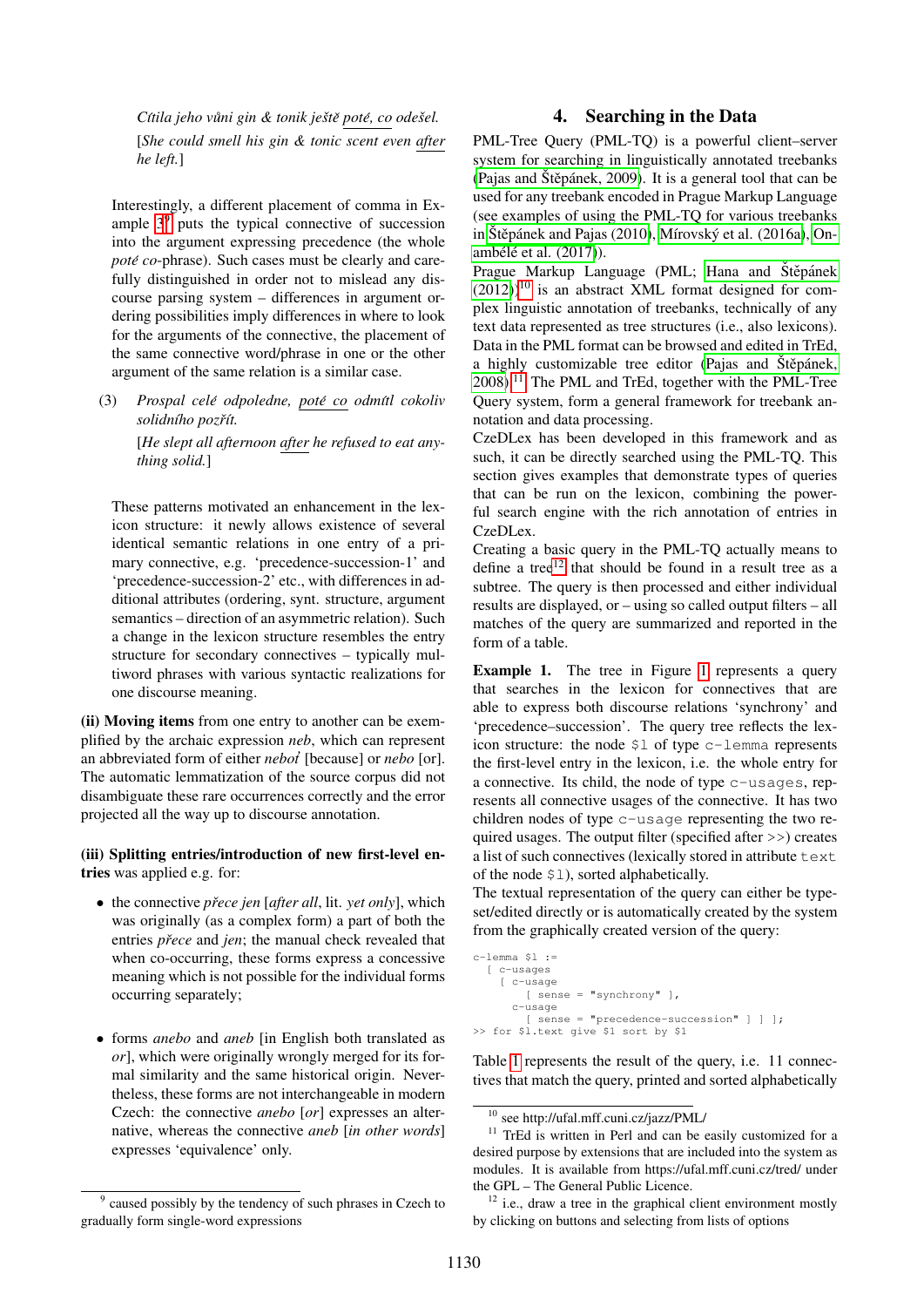

<span id="page-3-0"></span>Figure 1: Graphical representation of the query. The output filter is displayed above the query tree. The semantics of the colours of the arrows is explained at the very top of the query (here: black arrows mean the child relation in the tree structure).

by the output filter; approximate English translations have been added here.

| a <i>[and]</i>                           |
|------------------------------------------|
| až [when, as soon as]                    |
| dokud [until]                            |
| <i>jakmile</i> [ <i>if, as soon as</i> ] |
| kdy [when]                               |
| kdykoli [whenever]                       |
| kdvž [when]                              |
| mezitím [in the meantime]                |
| tím [by that]                            |
| $\zeta e$ [that]                         |
|                                          |

<span id="page-3-1"></span>Table 1: Result of the query (1): connectives able to represent both 'synchrony' and 'precedence–succession'.

essage<br>  $\sigma$ -segred concession"<br>  $\sigma$ -segred concessions and the query tree. The semantics of<br>  $\sigma$  for the arrows is explained at the very top of the<br>  $\sigma$  the arrows is explained at the very top of the<br>  $\sigma$  the arrows Example 2. The query in the second example with its graphical representation in Figure [2](#page-3-2) searches for manually checked primary connectives that can express 'condition'. The output filter summarizes the results and prints the connectives along with number of senses they can express, i.e. (in the descending order) according to their semantic ambiguity.

Table [2](#page-3-3) represents the result of the query. Again, approximate English translations have been added here.

Example 3. The query in Figure [3](#page-3-4) searches for connec-tives with symmetric senses<sup>[13](#page-3-5)</sup> and – using an output filter – lists the connectives and their symmetric relations in the descending order according to their counts of occurrencies in the source corpus.

Table [3](#page-4-1) represents a sample of the result of the query.



Figure 2: Graphical representation of the query (2).

<span id="page-3-2"></span>

| a [and]                          | 11 |
|----------------------------------|----|
| kdvž [when]                      | 10 |
| ale [but]                        | 9  |
| tak [so]                         | 9  |
| ovšem [however]                  | 8  |
| <i>jestliže</i> [ <i>if</i> ]    | 6  |
| pak [then]                       | 6  |
| li [if]                          | 5  |
| potom [then]                     | 5  |
| <i>pokud</i> [if]                | 4  |
| at [no matter how, be it or not] | 2  |
| také [also]                      | 2  |

<span id="page-3-3"></span>Table 2: Result of the query (2): manually checked primary connectives able to express 'condition', sorted according to their sense ambiguity.



<span id="page-3-4"></span>Figure 3: Graphical representation of the query (3).

Example 4. The query in Figure [4](#page-4-2) lists all connectives in the lexicon according to the ratio of their occurrences in intra-sentential relations in the source corpus.[14](#page-3-6) The output filter in this example demonstrates that output filters can be

<span id="page-3-5"></span><sup>&</sup>lt;sup>13</sup> Senses such as 'conjunction' and 'opposition' where the semantics of the arguments is the same for both arguments, as opposed to asymmetric types of relations such as 'reason–result' where the semantics of the arguments differs (one representing the reason, the other the result).

<span id="page-3-6"></span>Technically, we take only those lexicon entries that have information about the number of all intra-sentential relations at the node representing all connective usages of the connective (cusages); the bottom node ensures that there is at least one sense present, i.e. the parent c-usages node is not the parent node for non-connective usages.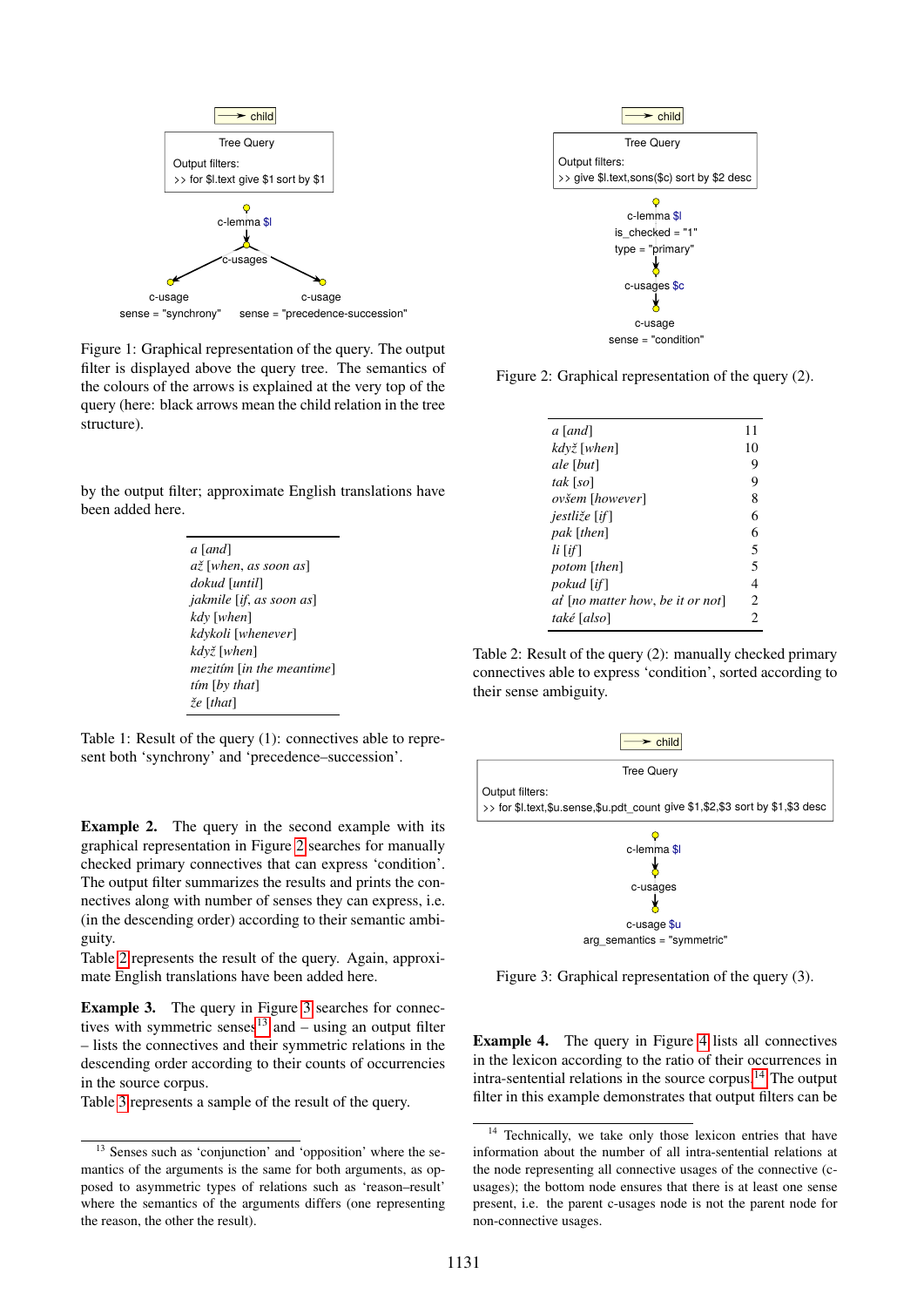| a [and]                    | conjunction             | 5948 |
|----------------------------|-------------------------|------|
| $\overline{a}$             | confrontation           | 32   |
| $\overline{a}$             | opposition              | 30   |
| $\overline{a}$             | synchrony               | 18   |
| $\overline{a}$             | equivalence             | 9    |
| aby $\lceil$ (in order) to | conjunction             | 5    |
| ale [but]                  | opposition              | 1258 |
| ale                        | confrontation           | 49   |
| ale                        | conjunction             | 22   |
| ale                        | pragmatic contrast      | 17   |
| alespoň [at least]         | disjunctive alternative | 3    |
| alespoň                    | opposition              | 1    |
| aneb [or]                  | equivalence             | 3    |
| anebo [or]                 | disjunctive alternative | 27   |
| anebo                      | conjunctive alternative | 4    |
| ani   nor, not even        | conjunction             | 57   |
| ani                        | opposition              | 2    |

<span id="page-4-1"></span>Table 3: A sample of the result of the query (3): connectives and their symmetric relations sorted according to counts of their occurrences in the source corpus. Approximate English translations have been added.

put one after another – the subsequent filter is applied on the output of the preceding filter.



<span id="page-4-2"></span>Figure 4: Graphical representation of the query (4).

Table 4 represents a sample of the result of the query. Connectives in the top lines appeared in the corpus only in intrasentential relations, i.e. the ratio of the intra-sentential relations among all relations is 1. On the other hand, ratio 0 at the bottom lines of the table means that those connectives appeared exclusively inter-sententially in the source corpus.

**Example 5.** The last example query (Figure 5) combines several pieces of information available in the lexicon to find intra-sentential examples of rare usages of connectives. The output filter proceeds in the following steps (line by line):

1. For each connective and its usage, it extracts essential information from all three matching query nodes: (i)

| ač [although]                           | 1    |
|-----------------------------------------|------|
| at [no matter how, be it or not]        | 1    |
|                                         |      |
| <i>pokud</i> [ <i>if</i> ]              | 0.99 |
| neboł [because]                         | 0.99 |
| aby $[(in order) to]$                   | 0.99 |
|                                         |      |
| čili [or, in other words]               | 0.5  |
| kvůli [because of ]                     | 0.5  |
| na rozdíl [in contrast]                 | 0.5  |
| nehledě na [regardless of]              | 0.5  |
|                                         |      |
| dále [also, subsequently]               | 0.07 |
| upřesnit [to specify]                   | 0.06 |
| souvislost [respect, connection]        | 0.05 |
| ani + případ [not even in such case]    | 0    |
| <i>i</i> potom [even then]              | 0    |
| <i>přece jen</i> [ <i>nonetheless</i> ] |      |

<span id="page-4-3"></span>Table 4: A sample of the result of the query  $(4)$ : connectives and ratios of their intra-sentential occurrences in the source corpus. (For typographical reasons, decimal numbers have been shortened.)

the connective, (ii) the discourse sense, (iii) the corpus count of the usage of the connective divided by the total count of connective usages of the connective, and two pieces of information about corpus text examples for this connective and sense: (iv) information whether the example is intra-sentential or inter-sentential, and (v) the example itself.

- 2. It selects only results where the ratio of counts of the usage of the connective among all its connective usages is smaller than 1%.
- 3. It selects only results that are documented by an intrasentential example.
- 4. It gets rid of columns that are no more needed and counts (ranks) examples for each pair of a connective and a sense.
- 5. For each pair of a connective and a sense, it selects only two first examples (one if there are no more).
- 6. It gets rid of the remaining supporting columns and selects the final pieces of information  $-$  a connective, a sense and an example.

Table 5 represents a sample of the result of the query, namely 6 out of 86 total corpus examples of such rare phenomena captured in the lexicon.

### 5. Conclusion

<span id="page-4-0"></span>We have described updates and changes in the development of CzeDLex, an annotated electronic lexicon of Czech discourse connectives, both in the structure of the lexicon and the size of manually processed entries. The development version of CzeDLex is available on-line as HTML web pages.<sup>15</sup> CzeDLex 0.6 (in both XML and HTML ver-

<span id="page-4-4"></span><sup>&</sup>lt;sup>15</sup> http://ufal.mff.cuni.cz/czedlex/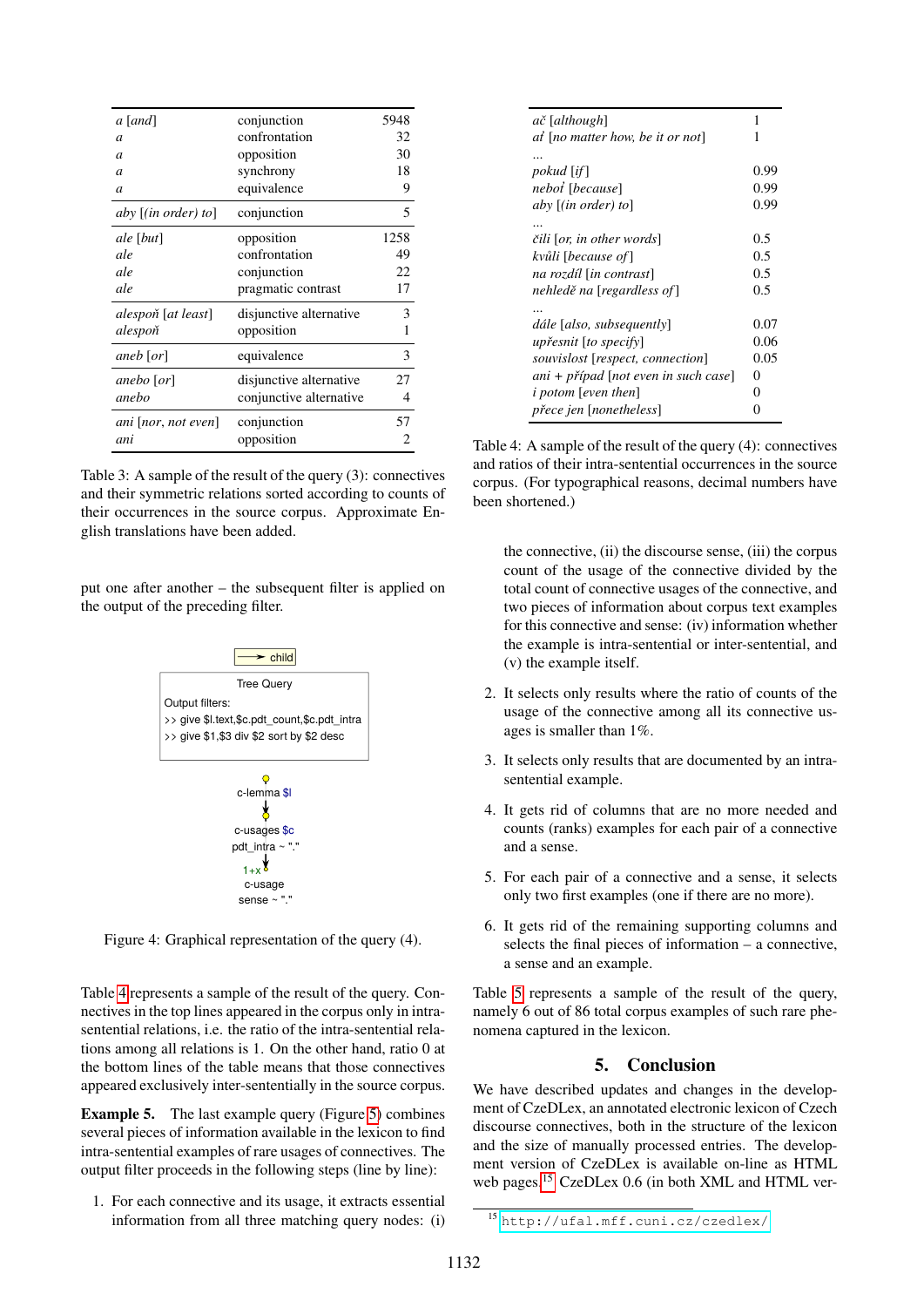| aby $[(in order) to]$ | precedence-succession | Ceskou republiku opustí zítra, aby pokračovala do Rakouska, Moldávie a Zakavkazska<br>a do Moskvy. [She is leaving the Czech Republic tomorrow, to continue to Austria,<br>Moldova and the Transcaucasus, and to Moscow.]                                                                                                                                                                                    |
|-----------------------|-----------------------|--------------------------------------------------------------------------------------------------------------------------------------------------------------------------------------------------------------------------------------------------------------------------------------------------------------------------------------------------------------------------------------------------------------|
| aby                   | precedence-succession | Patří sem zejména cyklické vlny nejrůznějších afér, které vzplanou jasným žárem, aby<br>o několik dní později stejně rychle zhasly. [These include, in particular, cyclical waves<br>of all sorts of affairs that flare up with bright passion to fade out quickly a few days la-<br>ter anyway.]                                                                                                            |
| když [when]           | explication           | Šťastnější byli nakonec slávisté, když v poslední minutě dal branku Jakovenko. [Sup-<br>porters of Slávia were luckier in the end, <i>when</i> Jakovenko scored in the last minute.]                                                                                                                                                                                                                         |
| když                  | explication           | A tak v podstatě jedinými, kdo sebe ani ostatní neblamují, jsou bosenští Srbové a Chor-<br>vaté, když se mezi sebou dohodli na zřízení tří etnických ministátů. [And so, basically<br>the only ones who do not make fools of themselves or the others, are the Bosnian Serbs<br>and the Croats <i>when</i> they agreed among themselves to establish three ethnic ministates.]                               |
| přestože [although]   | pragmatic contrast    | Přestože si již nyní mnoho nájemníků upravovalo své byty z vlastních prostředků, zákon<br>až dosud umožňoval, aby jim opravy dražší padesáti korun zaplatil majitel bytu.<br><i>Although</i> many tenants have already in the past adapted their flats using their own<br>resources, until now the law has allowed them to ask the owner of the flat to pay for<br>repairs more expensive than fifty crowns. |
| přestože [although]   | confrontation         | Přestože některé funkce totalitního státu již skončily, jiné - např. živnostenská agenda - se<br>objevily. [Although some functions of the totalitarian state have ended, others - such as<br>the trade agenda - have emerged.]                                                                                                                                                                              |

<span id="page-5-4"></span>

| Table 5: A sample of the result of the query (5): up to two intra-sentential examples of rare usages of connectives. English |  |
|------------------------------------------------------------------------------------------------------------------------------|--|
| translations have been added here.                                                                                           |  |



<span id="page-5-3"></span>Figure 5: Graphical representation of the query (5).

sions) was officially released in December 2019 at the Lindat/Clarin repository,<sup>16</sup> freely available under the Creative Commons License, and is also available on-line as HTML web pages.<sup>17</sup> It contains 205 connectives,<sup>18</sup> with 80 of them fully manually checked and enriched with additional linguistic information. These 80 connectives cover over 90% of all discourse relations annotated in the source corpus, the Prague Discourse Treebank 2.0. In the section dedicated to searching in the lexicon, we have demonstrated possibilities that a combination of a powerful search engine with a richly annotated lexicon of discourse connectives offers to language researchers.

Our plans for further development include the aim to define more precisely the distinction of primary and secondary connectives and better reflect their similarities and differences in the lexicon structure. The categories of complex forms and modifications also exhibit some unclear cases and better distinctive criteria are needed. In accordance with the project funding, we plan to complete manual checks and additions in the whole lexicon by the end of 2021 and release the resulting data as CzeDLex 1.0 under the same license as the previous versions.

#### 6. Acknowledgements

The authors gratefully acknowledge support from the Grant Agency of the Czech Republic (project GA19-03490S). The research reported in the present contribution has been using language resources developed, stored and distributed by the LINDAT/CLARIAH-CZ project of the Ministry of Education, Youth and Sports of the Czech Republic  $(LM2018101).$ 

#### 7. **References**

- <span id="page-5-0"></span>Briz, A., Bordería, S. P., and Portolés, J. (2003). Diccionario de partículas discursivas del español. Data/software, www.dpde.es. Online since 2003.
- <span id="page-5-2"></span>Das, D., Scheffler, T., Bourgonje, P., and Stede, M. (2018). Constructing a Lexicon of English Discourse Connectives. In Proceedings of the 19th Annual SIGdial Meeting on Discourse and Dialogue, pages 360–365.
- <span id="page-5-1"></span>Feltracco, A., Jezek, E., Magnini, B., and Stede, M. (2016). LICO: A Lexicon of Italian Connectives. CLiC it, page 141.

<span id="page-5-5"></span><sup>&</sup>lt;sup>16</sup> http://hdl.handle.net/11234/1-3074

<span id="page-5-7"></span><span id="page-5-6"></span> $17$  http://ufal.mff.cuni.cz/czedlex0.6/

 $18$  By chance, the total number of connectives in CzeDLex 0.6 is the same as in version 0.5, although many entries have been merged or split.